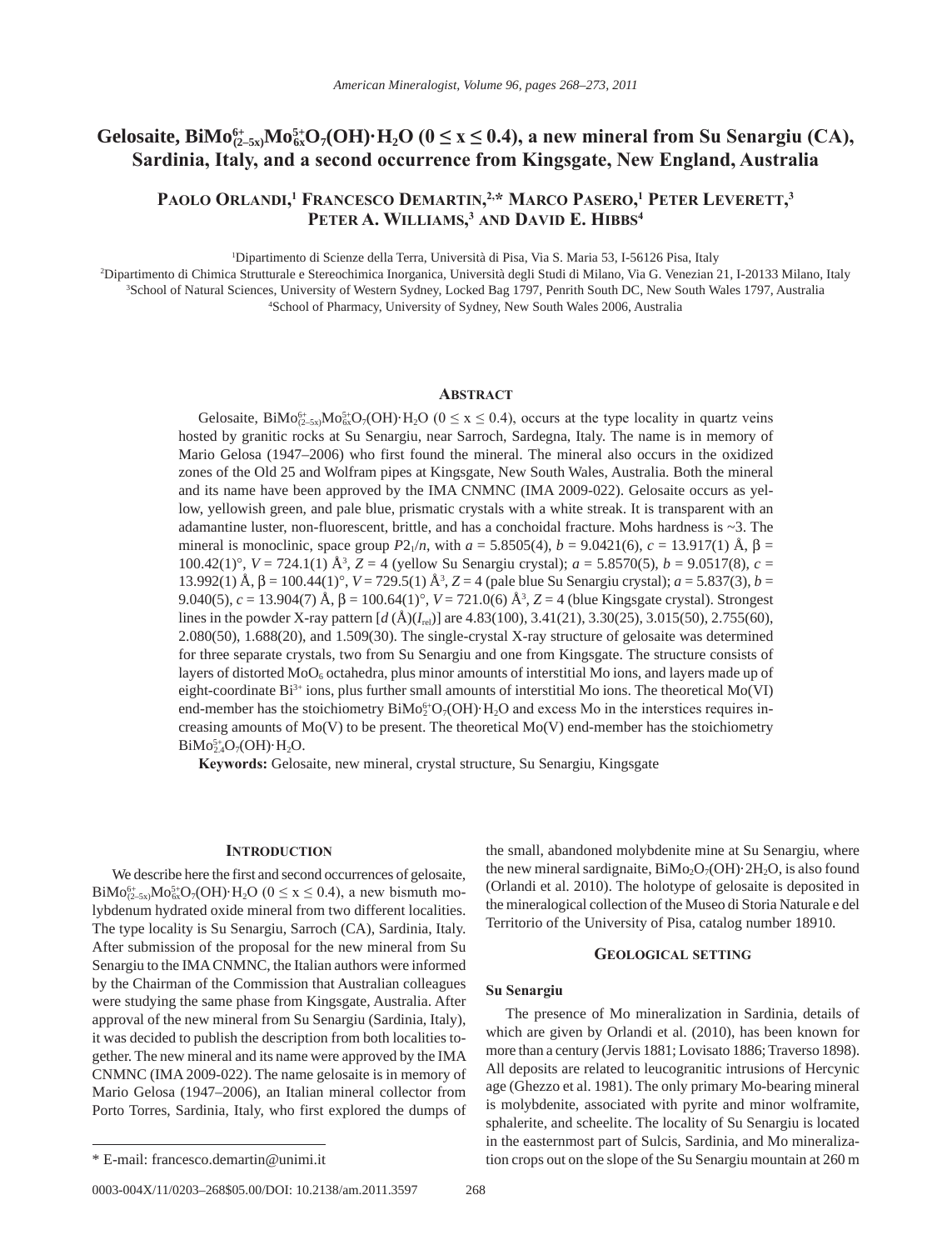above sea level, near the village of Sarroch, not far from the town of Cagliari. Here, molybdenite is associated with pyrite, bismuthinite, and sphalerite in quartz veins ranging from 5 to 15 cm thick and more rarely in the granite itself (Caboi et al. 1978). Study of samples collected from small dumps in front of the three galleries worked between 1934 and 1953 yielded in addition native bismuth, cassiterite, anatase, brookite, aeschynite- (Ce), synchysite-(Ce), xenotime-(Y), bismoclite, ferrimolybdite, koechlinite, wulfenite, powellite, and muscovite.

#### **Kingsgate**

The Kingsgate bismuth-molybdenite deposits are situated 28 km east of Glen Innes in the New England district of northeastern New South Wales, Australia. Mineralization is largely confined to quartz-rich pipes in a leucogranite of Permian age (Andrews 1916; Lawrence and Markham 1962). Primary minerals present have been described in detail (Lawrence and Markham 1962; Lawrence et al. 1998; Clissold et al. 2008), as well as the extensive range of secondary Mo and Bi minerals present in the oxidized zones of the pipes (England 1985; Sharpe and Williams 2004).

## **Occurrence and physical properties**

#### **Su Senargiu**

Only three small samples of gelosaite were found at the type locality, where the mineral occurs in cavities in quartz veins within a granite rock. Gelosaite is a secondary mineral formed in the oxidation zone and is associated with sardignaite, ferrimolybdite, koechlinite, wulfenite, and muscovite. It occurs as prismatic and very thin, elongated [010] and tabular {100} crystals up to 1 mm in length and a few micrometers in diameter (Fig. 1). Twinning was not observed in material from this locality.

Colorless or pale blue and yellow crystals are transparent with an adamantine luster, have a white streak, are non-fluorescent, and are brittle with a conchoidal fracture. Mohs hardness is ~3. Density was not measured because its value was too high to be studied using conventional heavy liquids and there was not enough material available for weighing methods. The calculated density is 5.114 g/cm<sup>3</sup> (yellow crystal). Refractive indices were not determined due to their very high values (average  $n_{\text{calc}} =$ 2.04) and the small amount of material available. Gelosaite is anisotropic and birefringent, and pale blue crystals show blue and pale blue pleochroism.

## **Kingsgate**

Gelosaite was originally recovered from a single boulder of quartz from the waste dumps of the Old 25 pipe. Crystals up to 0.5 mm in size are tabular {100} and range in color from pale yellow and greenish yellow to pale blue. These occur perched on quartz crystals in vugs (Fig. 2) associated with bismutite. Several dozens of specimens were collected by Noel and Ann Kennon and subsequent visits have unearthed further specimens. Recently, Vic Cloete located a few specimens of gelosaite of a similar nature in quartz from the dumps of the Wolfram pipe. Nearly all gelosaite crystals are twinned (twin law unknown); examination of more than 30 crystals located a single, apparently untwinned, platy crystal that was used for the single-crystal X-ray study.

**Figure 1.** SEM BSE image of gelosaite crystals from Su Senargiu. Dimensions of the crystals about 100 µm. Photo: Paolo Orlandi.



#### **Chemical data**

Chemical analyses (11) of a pale-blue specimen from Su Senargiu were carried out using an electron microprobe (WDS mode, 15 kV, 20 nA, 6 µm beam diameter). Preliminary SEM-EDS analyses revealed the presence only of Bi, Mo, and traces of Pb and W, and only those elements were probed.  $H_2O$  was calculated by stoichiometry from the results of the crystal-structure analysis, which also confirmed that neither  $CO<sub>2</sub>$  nor other light elements are detectable. Analytical data are given in Table 1.

If all Mo were present as  $Mo^{6+}$ , the empirical formula based on 9 O atoms is  $Bi_{1,00}Mo_{2,01}H_{2,94}O_9$  and the simplified formula is  $BiMo<sub>2</sub>O<sub>7</sub>(OH)·H<sub>2</sub>O$ , which requires  $Bi<sub>2</sub>O<sub>3</sub>$  42.52, MoO<sub>3</sub> 52.54,

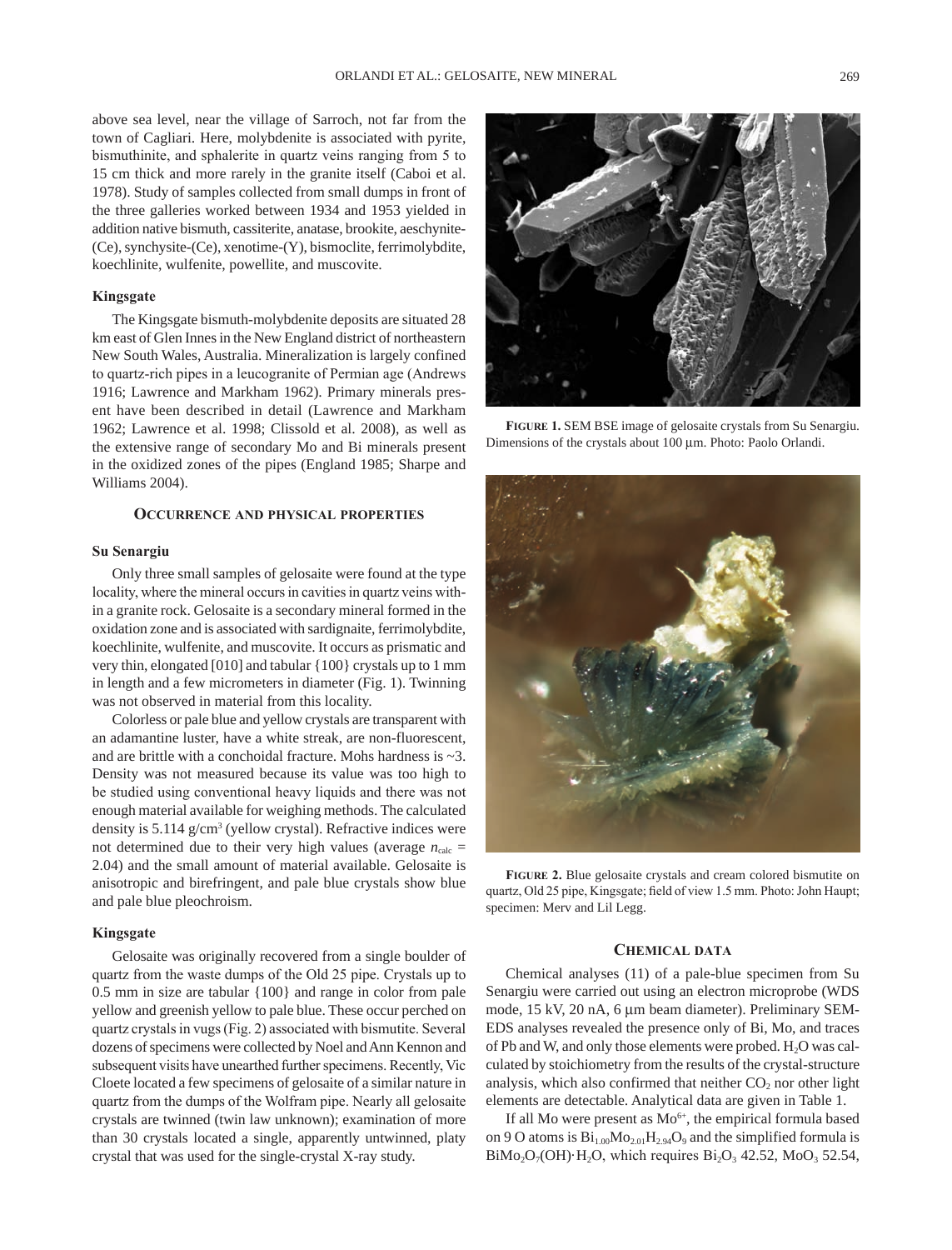**Table 1.** Analytical data for gelosaite (pale blue Su Senargiu crystal)

| Constituent                    | wt%    |                | Range         | e.s.d. | Probe standard     |
|--------------------------------|--------|----------------|---------------|--------|--------------------|
|                                |        | $\overline{2}$ |               |        |                    |
| PbO                            | 0.01   | 0.01           | $0.00 - 0.10$ | 0.03   | cerussite          |
| Bi <sub>2</sub> O <sub>3</sub> | 42.87  | 42.87          | 42.05-44.13   | 0.87   | metallic Bi        |
| Mo <sub>2</sub> O <sub>5</sub> |        | 14.97          |               | 0.46   |                    |
| MoO <sub>3</sub>               | 53.00  | 37.85          | 52.28-53.72   | 0.46   | CaMoO <sub>4</sub> |
| WO <sub>3</sub>                | 0.02   | 0.02           | $0.00 - 0.10$ | 0.03   | metallic W         |
| $H2O*$                         | 4.85   | 4.85           |               |        |                    |
| Total                          | 100.75 | 100.57         |               |        |                    |

Notes: 1 = Mo content based on MoO<sub>3</sub>. 2 = Mo content partitioned between  $Mo<sub>2</sub>O<sub>5</sub>$  and  $MoO<sub>3</sub>$  based on the single-crystal structure study. \* Calculated (see text).

H2O 4.93, total 99.99 wt%. However, in all three single-crystal used for X-ray structure determination, a Mo content >2.00 apfu was found. This necessitates the presence of mixed oxidation states for Mo,  $Mo^{6+}$ , and  $Mo^{5+}$ . Table 1 includes recalculated Mo contents partitioned between  $Mo<sub>2</sub>O<sub>5</sub>$  and  $MoO<sub>3</sub>$  based on the initial single-crystal X-ray structure study undertaken of a Su Senargiu crystal. For this case, the empirical formula based on 9 O atoms is  $Bi_{1.03}Mo_{1.47}^{6+}Mo_{0.62}^{5+}H_{3.01}O_9$  and the simplified formula is  $\frac{BiMo_{1.48}^{6+}}{1.48}Mo_{0.62}^{5+}O_7(OH) \cdot H_2O$ , allowing for rounding errors. Taking into account partial site occupation for Mo3 and Mo4 obtained from crystal structure refinement (yellow crystal, see below) a better balanced formula is obtained:  $Bi_{1,00}Mo_{1,49}^{6+}Mo_{0,61}^{5+}O_7$ (OH)·H2O. Since the total charge of the metal cations must be 15+, gelosaite can range in composition from  $\text{BiMo}_{2}^{6+}\text{O}_{7}(\text{OH})\cdot\text{H}_{2}\text{O}$ to  $BiMo_{2.4}^{5+}O_7(OH) \cdot H_2O$  and the series may be expressed as  $\rm{BiMo}_{(2-5x)}^{6+}\rm{Mo}_{6x}^{5+}O_7(OH)\cdot H_2O$  ( $0 \le x \le 0.4$ ).

## **X-ray diffraction studies**

X-ray powder diffraction data for gelosaite were collected with a 114.6 mm diameter Gandolfi camera, using Cu*K*α radiation, and are reported in Table 2.

Three single-crystal X-ray structures have been determined for gelosaite. For the first (yellow Su Senargiu crystal), rotation and Weissenberg photographs indicated monoclinic symmetry, space group  $P2_1/n$ . Diffraction data were collected from a crystal fragment (0.06  $\times$  0.06  $\times$  0.04 mm) with Mo*K* $\alpha$  radiation ( $\lambda$  = 0.71073 Å), using a Bruker Apex II diffractometer equipped with a 2K CCD detector. A one-minute frame-time and 0.3° frame width were used. A total of 8921 reflections, corresponding to complete scanning of the reciprocal lattice up to  $2\theta = 64.24^{\circ}$ , were measured. Of these, 2356 were unique  $(R<sub>int</sub> = 0.031)$ . Unit-cell dimensions were refined by least-squares from 3389 reflections with  $I > 2\sigma(I)$ . These are given in Table 3, together with other details concerning data collection and refinement. Data were reduced using the Bruker program SAINT, and were corrected for Lorentz, polarization, and background effects. No violations of the systematic absences of space group  $P2_1/n$ were observed. An absorption correction was applied (minimum transmission factor 0.728) using the SADABS program (Sheldrick 2000). The structure was solved by direct methods using SHELXS (Sheldrick 1997) and refined using the SHELXL97 program (Sheldrick 2008) implemented in the WinGX suite (Farrugia 1999).

Full lists of crystallographic data excluding structure-factor tables have been deposited with the Inorganic Crystal Structure Database (ICSD), Fachinformationszentrum, Karlsruhe, Germany; CRYSDATA@FIZ-Karlsruhe.DE and with MSA<sup>1</sup>.

**Table 2.** Powder X-ray diffraction data (Å) for gelosaite

| $I_{\rm rel}$  | $d_{\rm obs}$ | $d_{calc}$ * | hkl                         |
|----------------|---------------|--------------|-----------------------------|
| 10             | 7.51          | 7.545        | 011                         |
| 1              | 6.81          | 6.844        | 002                         |
| 5              | 5.63          | 5.684        | $\overline{1}01$            |
| 100            | 4.83          | 4.855        | 110                         |
| 1              | 4.53          | 4.521        | 020                         |
| 5              | 4.28          | 4.280        | 112                         |
| 8              | 3.70          | 3.702        | 112                         |
| 12             | 3.54          | 3.555        | 120                         |
| 21             | 3.41          | 3.422        | 004                         |
| 25             | 3.30          | 3.310        | $\overline{1}\overline{2}2$ |
|                |               | 3.297        | 103                         |
|                |               |              | 122                         |
| 50<br>5        | 3.015         | 3.020        |                             |
|                | 2.823         | 2.842        | $\overline{2}02$            |
| 60             | 2.755         | 2.758        | 032                         |
| 8              | 2.655         | 2.666        | $\overline{1}$ 05           |
| 12             | 2.614         | 2.620        | 015                         |
|                |               | 2.616        | $\overline{1}24$            |
|                |               | 2.615        | 114                         |
| 4              | 2.498         | 2.496        | 202                         |
| 5              | 2.390         | 2.394        | $\overline{1}33$            |
| 4              | 2.336         | 2.338        | 124                         |
| 6              | 2.227         | 2.230        | 041                         |
|                |               | 2.224        | 133                         |
| 50             | 2.080         | 2.081        | 230                         |
| 5              | 2.051         | 2.049        | $\overline{142}$            |
| 5              | 2.027         | 2.029        | 204                         |
| 12             | 1.967         | 1.972        | $\overline{2}$ 25           |
|                |               | 1.969        | $\overline{2}06$            |
| 12             | 1.890         | 1.895        | 303                         |
|                |               | 1.891        | $\overline{2}$ 34           |
| 6              | 1.835         | 1.836        | 135                         |
| 6              | 1.792         | 1.795        | 027                         |
| 4              | 1.759         | 1.757        | 107                         |
| 12             | 1.726         | 1.727        | 150                         |
| 20             | 1.688         | 1.688        | 324                         |
|                |               | 1.683        | 234                         |
| 14             | 1.647         | 1.648        | 206                         |
|                |               | 1.645        | 322                         |
| 4              | 1.599         | 1.600        | $\overline{1}$ 46           |
|                |               | 1.600        | 028                         |
|                |               | 1.599        | 054                         |
| 4              | 1.576         | 1.576        | $\overline{1}$ 54           |
| 6              | 1.541         | 1.542        | 118                         |
| 30             | 1.509         | 1.509        | 155                         |
| 3              | 1.478         | 1.478        | 341                         |
| $\overline{2}$ | 1.460         | 1.459        | $\overline{1}$ 29           |
|                |               |              |                             |

Notes: The strongest lines are marked in bold. The experimental error for the d-spacings is about  $\pm 0.01$  Å for low-angle values and about  $\pm 0.002$  Å for highangle values

\* Calculated from single-crystal unit-cell dimensions (yellow Su Senargiu crystal).

The introduction of one bismuth, two molybdenum (Mo1 and Mo2), and nine O atoms in the structure model led to an *R* index of 0.0334, but two residual peaks of 10.4 and 4.6  $e \text{ Å}^{-3}$ were observed in a difference Fourier map. After having excluded the presence of additional elements in gelosaite by chemical analysis, and on the basis of stereochemical considerations, these were interpreted as a small fraction of interstitial molybdenum atoms [with partial occupancy of 0.028(1) and 0.074(1) for Mo3

<sup>&</sup>lt;sup>1</sup> Deposit item AM-11-004, observed and calculated structure factors. Deposit items are available from MSA two ways: For a paper copy contact the Business Office of the Mineralogical Society of America (see inside front cover of recent issue) for price information. For an electronic copy visit the MSA web site at http://www. minsocam.org, go to the *American Mineralogist* Contents, find the table of contents for the specific volume/issue wanted, and then click on the deposit link there.

To request the ICSD for this material, please quote the full literature citation and the CSD-numbers 421733 (filename Bi Mo2.39 O9), 421734 (filename Bi H3 Mo2.19 O9), or 421735 (filename Bi H3 Mo2.10 O9); refer to Table 3 and text to identify the particular structure concerned.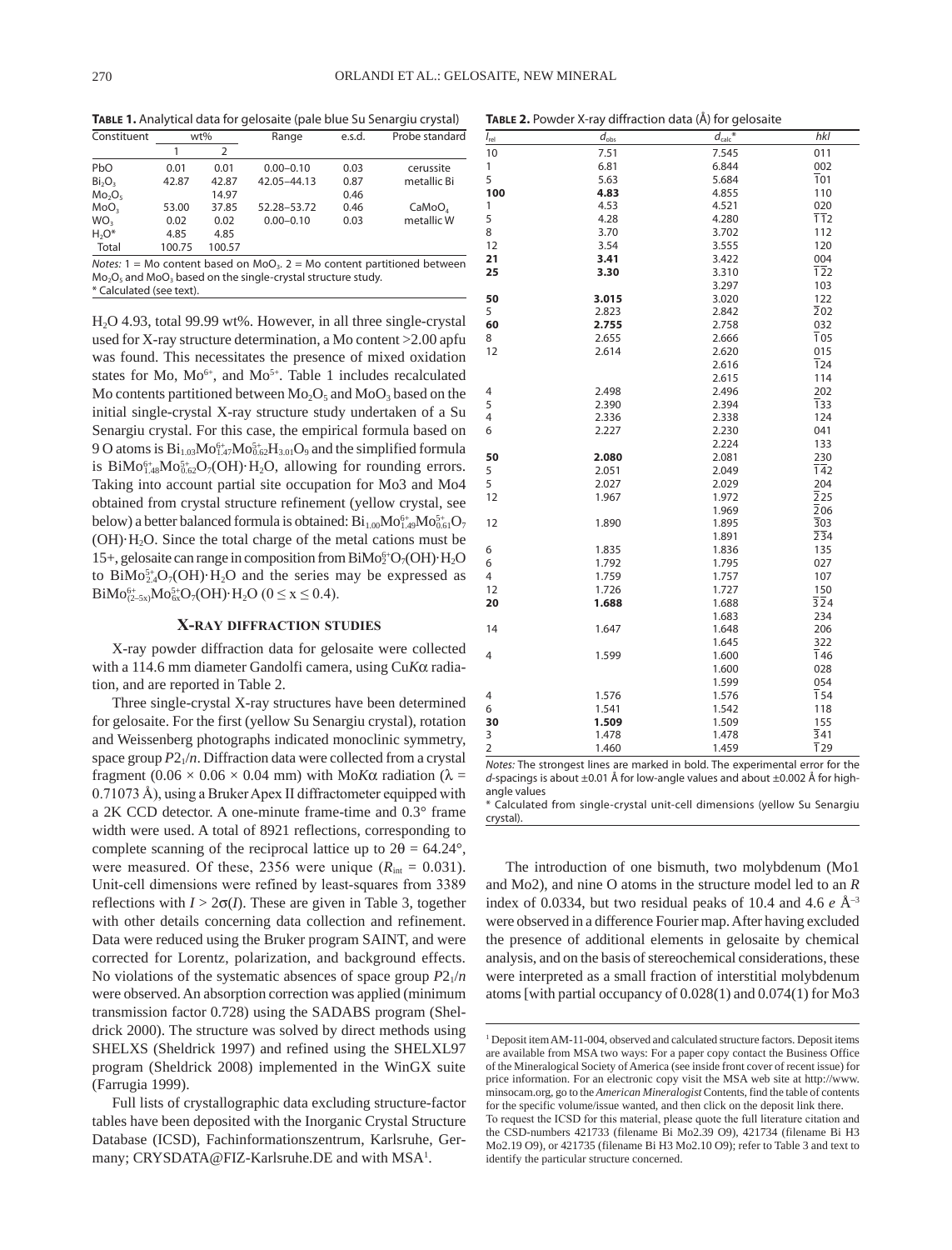| <b>TABLE 3.</b> Crystal data and structure refinement details for gelosaite* |                                                                                                                       |  |  |  |
|------------------------------------------------------------------------------|-----------------------------------------------------------------------------------------------------------------------|--|--|--|
| Empirical formula                                                            | BiMo <sub>2.10</sub> O <sub>7</sub> (OH)·H <sub>2</sub> O; BiMo <sub>2.19</sub> O <sub>7</sub> (OH)·H <sub>2</sub> O; |  |  |  |
|                                                                              | $BiMo_{239}O_7(OH)·H_2O$                                                                                              |  |  |  |
| Formula weight                                                               | 557.47; 566.11; 581.80                                                                                                |  |  |  |
| Temperature                                                                  | 292(2); 292(2); 150(2) K                                                                                              |  |  |  |
| Wavelength                                                                   | 0.71073 Å                                                                                                             |  |  |  |
| Crystal system                                                               | Monoclinic                                                                                                            |  |  |  |
| Space group                                                                  | P2 <sub>1</sub> /n                                                                                                    |  |  |  |
| Unit-cell dimensions                                                         | $a = 5.8505(4)$ ; 5.8570(5); 5.837(3) Å                                                                               |  |  |  |
|                                                                              | $b = 9.0421(6)$ ; 9.0517(8); 9.040(5) Å                                                                               |  |  |  |
|                                                                              | $c = 13.9173(10)$ ; 13.9923(12); 13.904(7) Å                                                                          |  |  |  |
|                                                                              | $\beta$ = 100.42(1); 100.44(1); 100.64(1) <sup>o</sup>                                                                |  |  |  |
| V                                                                            | 724.1(1); 729.5(1); 721.0(6) Å <sup>3</sup>                                                                           |  |  |  |
| Z                                                                            | 4                                                                                                                     |  |  |  |
| Density (calculated)                                                         | 5.114; 5.127; 5.360 g/cm <sup>3</sup>                                                                                 |  |  |  |
| Absorption coefficient                                                       | 27.84; 27.78; 28.43 mm <sup>-1</sup>                                                                                  |  |  |  |
| F(000)                                                                       | 984.8: 999.9: 1020.7                                                                                                  |  |  |  |
| Crystal size                                                                 | $0.06 \times 0.06 \times 0.04$ ; $0.06 \times 0.04 \times 0.03$ ;                                                     |  |  |  |
|                                                                              | $0.15 \times 0.10 \times 0.02$ mm                                                                                     |  |  |  |
| θ range for data collection                                                  | 2.70 to 32.12; 2.69 to 31.22; 2.70 to 28.37°                                                                          |  |  |  |
| Index ranges                                                                 | $-8 \le h \le 8, -13 \le k \le 13, -20 \le l \le 20;$                                                                 |  |  |  |
|                                                                              | $-8 \le h \le 8, -13 \le k \le 13, -19 \le l \le 19;$                                                                 |  |  |  |
|                                                                              | $-7 \le h \le 7, 0 \le k \le 11, 0 \le l \le 18$                                                                      |  |  |  |
| Reflections collected                                                        | 8921; 10605; 1798                                                                                                     |  |  |  |
| Independent reflections                                                      | 2356 [ $R(int) = 0.031$ ]; 2233 [ $R(int) = 0.066$ ];                                                                 |  |  |  |
|                                                                              | 1687 $[R(int) = 0.054]$                                                                                               |  |  |  |
| Refinement method                                                            | Full-matrix least-squares on $F^2$                                                                                    |  |  |  |
| Data/restraints/parameters                                                   | 2356/1/131; 2233/0/119; 1687/0/60                                                                                     |  |  |  |
| Goodness-of-fit on $F^2$                                                     | 0.975; 1.063; 1.101                                                                                                   |  |  |  |
| Final R indicest                                                             | $R_1 = 0.0226$ , $R_w = 0.0484$ [1827 reflections with                                                                |  |  |  |
|                                                                              | $l > 2\sigma(l)$ ; $R_1 = 0.0439$ , $R_w = 0.1109$                                                                    |  |  |  |
|                                                                              | [1661 reflections with $l > 2\sigma(l)$ ]; $R_1 = 0.0757$ ,                                                           |  |  |  |
|                                                                              | $R_w = 0.1972$ [1356 reflections with $l > 2\sigma(l)$ ]                                                              |  |  |  |
| R indices (all data)                                                         | $R_1 = 0.0345$ , $R_w = 0.0507$ ; $R_1 = 0.0628$ ,                                                                    |  |  |  |
|                                                                              | $R_w = 0.1216$ ; $R_1 = 0.0893$ , $R_w = 0.2115$                                                                      |  |  |  |

\* Successive values refer to yellow gelosaite from Su Senargiu described in some detail above (supplementary data file number CSD-number 421735), blue gelosaite from Su Senargiu (supplementary data file number CSD-number 421734), and blue gelosaite from Kingsgate (supplementary data file number CSD-number 421733).

† The weighting schemes used were  $w = 1/[\sigma^2(F_0)^2 + (0.022P)^2]$ ;  $w = 1/[\sigma^2(F_0)^2 +$  $(0.066P)^2 + 10.33P$ ;  $w = 1/[\sigma^2(F_0)^2 + (0.1237P)^2 + 63.57P]$ , where  $P = [Max(F_0)^2 +$  $2(F_c)^2$ ]/3 as defined by SHELX-97 (Sheldrick 2008).

and Mo4, respectively, after refinement]. By adding these to the structure model, together with the hydrogen atoms of the water molecule and the hydroxyl group that were clearly seen in the final difference Fourier map, the *R* index significantly lowered to 0.0226 for 1827 observed reflections with  $I > 2\sigma(I)$ . This led to the overall composition  $\text{BiMo}_{2,10}\text{O}_7(\text{OH})\cdot\text{H}_2\text{O}$ . Since the charge corresponding to the total amount of Mo+Bi is 15+ to counterbalance the anionic charge, a fraction of the Mo atoms is in the 5+ oxidation state rather than 6+. The two fractionally occupied molybdenum sites are about 2.4–2.7 Å apart from the others, a distance that is not unusual in molybdenum clusters. Variation in color from yellow to blue, sometimes in the same crystal, is therefore likely to be related to charge transfer between Mo atoms of different oxidation states, and present in different amounts. Final atom coordinates and displacement parameters are listed in Table 4 and selected interatomic distances in Table 5.

A separate structure refinement was carried out on a pale blue crystal from Su Senargiu with unit-cell parameters  $a = 5.8570(5)$ ,  $b = 9.0517(8)$ ,  $c = 13.992(1)$  Å,  $\beta = 100.44(1)$ ° (Table 3), and an occupancy of 0.06(1) and 0.13(1) for the Mo3 and Mo4 sites, respectively, thus leading to the formula  $\text{BiMo}_{2.19}\text{O}_7(\text{OH})\cdot\text{H}_2\text{O}.$ No H atoms were detected in the final ∆*F* map and therefore not introduced in the refined model. The final *R* index for this crystal is 0.0439 for 1661 observed reflections with  $I > 2\sigma(I)$ . For final coordinates, please consult supplementary data<sup>1</sup>. It is

**TABLE 4.** Atomic coordinates and displacement parameters  $[U_{eq}/U_{(i,j)}]$ for gelosaite (yellow Su Senargiu crystal)

| ior gelosane (yellow sa serialgia ei ystal)                        |            |                                                                                        |  |            |                |              |              |                 |  |
|--------------------------------------------------------------------|------------|----------------------------------------------------------------------------------------|--|------------|----------------|--------------|--------------|-----------------|--|
| Atom                                                               | occupancy  | x/a                                                                                    |  |            | y/b            |              | Z/c          | $U_{\text{eq}}$ |  |
| Bi                                                                 | 1.00       | 0.403568(13)                                                                           |  |            | 0.416894(10)   |              | 0.106492(6)  | 0.01002(2)      |  |
| Mo1                                                                | 1.00       | 0.86623(3)                                                                             |  |            | 0.10399(2)     |              | 0.157185(13) | 0.00901(4)      |  |
| Mo <sub>2</sub>                                                    | 1.00       | 0.63232(3)                                                                             |  |            | 0.22137(2)     |              | 0.340837(13) | 0.00927(4)      |  |
| Mo <sub>3</sub>                                                    | 0.028(1)   | 0.6321(12)                                                                             |  |            | $-0.0443(8)$   |              | 0.3396(5)    | 0.0124(14)      |  |
| Mo4                                                                | 0.074(1)   | 1.0937(5)                                                                              |  |            | 0.2597(4)      |              | 0.3943(2)    | 0.0204(6)       |  |
| <b>Ow</b>                                                          | 1.00       | 0.9606(3)                                                                              |  |            | 0.4172(2)      |              | 0.34252(12)  | 0.0199(4)       |  |
| O <sub>2</sub>                                                     | 1.00       | 0.7548(3)                                                                              |  |            | 0.09301(19)    |              | 0.03404(11)  | 0.0159(4)       |  |
| O <sub>3</sub>                                                     | 1.00       | 0.3999(3)                                                                              |  |            | 0.10589(18)    |              | 0.33664(13)  | 0.0184(5)       |  |
| O <sub>4</sub>                                                     | 1.00       | 0.6397(3)                                                                              |  |            | 0.24002(19)    |              | 0.19069(10)  | 0.0129(4)       |  |
| O <sub>5</sub>                                                     | 1.00       | 0.7450(3)                                                                              |  |            | 0.2435(2)      |              | 0.46385(11)  | 0.0179(4)       |  |
| OH                                                                 | 1.00       | 0.8231(3)                                                                              |  |            | $-0.08846(18)$ |              | 0.48180(11)  | 0.0127(4)       |  |
| 07                                                                 | 1.00       | 1.0121(3)                                                                              |  |            | $-0.08756(18)$ |              | 0.18310(11)  | 0.0117(4)       |  |
| O <sub>8</sub>                                                     | 1.00       | 0.8649(3)                                                                              |  |            | 0.08618(18)    |              | 0.31149(11)  | 0.0114(4)       |  |
| O <sub>9</sub>                                                     | 1.00       | 1.1009(3)                                                                              |  |            | 0.21738(19)    |              | 0.16456(12)  | 0.0202(5)       |  |
| H(1w)                                                              | 1.00       | 1.028(6)                                                                               |  |            | 0.426(4)       |              | 0.303(2)     | 0.048(10)       |  |
| H(2w)                                                              | 1.00       | 1.041(5)                                                                               |  |            | 0.428(3)       |              | 0.393(2)     | 0.034(9)        |  |
| H3                                                                 | 1.00       | 0.7578(15)                                                                             |  |            | $-0.1696(6)$   |              | 0.4894(14)   | 0.050(11)       |  |
| Atom                                                               | $U_{11}$   | $U_{22}$                                                                               |  | $U_{33}$   |                | $U_{23}$     | $U_{13}$     | $U_{12}$        |  |
| Bi                                                                 | 0.01155(3) | 0.00916(3)                                                                             |  | 0.00921(3) |                | 0.00044(3)   | 0.00151(2)   | $-0.00037(3)$   |  |
| Mo1                                                                | 0.01043(7) | 0.00849(8)                                                                             |  | 0.00829(7) |                | 0.00109(6)   | 0.00220(6)   | 0.00045(6)      |  |
| Mo <sub>2</sub>                                                    | 0.01168(8) | 0.00809(8)                                                                             |  | 0.00835(8) |                | 0.00165(6)   | 0.00261(6)   | 0.00116(7)      |  |
| Ow                                                                 | 0.0218(8)  | 0.0222(8)                                                                              |  | 0.0162(7)  |                | 0.0017(8)    | 0.0048(6)    | 0.0025(8)       |  |
| O <sub>2</sub>                                                     | 0.0210(7)  | 0.0161(8)                                                                              |  | 0.0103(7)  |                | $-0.0006(7)$ | 0.0019(6)    | 0.0042(7)       |  |
| O <sub>3</sub>                                                     | 0.0150(7)  | 0.0170(9)                                                                              |  | 0.0236(8)  |                | 0.0074(7)    | 0.0049(6)    | $-0.0025(7)$    |  |
| O4                                                                 | 0.0177(7)  | 0.0110(7)                                                                              |  | 0.0109(6)  |                | 0.0023(6)    | 0.0049(6)    | 0.0055(6)       |  |
| O5                                                                 | 0.0289(8)  | 0.0140(7)                                                                              |  | 0.0109(7)  |                | 0.0045(7)    | 0.0042(6)    | 0.0106(7)       |  |
| OH                                                                 | 0.0139(6)  | 0.0127(7)                                                                              |  | 0.0129(6)  |                | $-0.0060(7)$ | 0.0063(5)    | $-0.0079(7)$    |  |
| 07                                                                 | 0.0121(6)  | 0.0092(6)                                                                              |  | 0.0137(7)  |                | $-0.0008(7)$ | 0.0020(5)    | 0.0008(7)       |  |
| O <sub>8</sub>                                                     | 0.0145(6)  | 0.0112(7)                                                                              |  | 0.0084(6)  |                | 0.0044(6)    | 0.0019(5)    | 0.0047(7)       |  |
| O9                                                                 | 0.0202(8)  | 0.0199(9)                                                                              |  | 0.0201(8)  |                | 0.0018(7)    | 0.0026(7)    | $-0.0070(7)$    |  |
| Note: The anisotropic displacement factor exponent takes the form: |            |                                                                                        |  |            |                |              |              |                 |  |
|                                                                    |            | $-2\pi^2[U_{11}h^2(a^*)^2++2U_{12}hka^*b^*+]$ ; $U_{eq} = 1/3(U_{11}+U_{22}+U_{33})$ . |  |            |                |              |              |                 |  |

**Table 5.** Selected bond lengths (Å) for gelosaite (yellow Su Senargiu crystal)

| $-1, 3 - 3, 1, 1$   |          |          |          |
|---------------------|----------|----------|----------|
| Bi-OH               | 2.186(2) | Bi-O5    | 2.498(2) |
| Bi-OH               | 2.312(2) | Bi-O7    | 2.881(2) |
| Bi-O <sub>3</sub>   | 2.685(2) | Bi-O8    | 2.219(2) |
| Bi-O4               | 2.292(2) | Bi-O9    | 2.750(2) |
| Mo1-Ow              | 2.552(2) | $Mo1-O7$ | 1.936(2) |
| $Mo1-O2$            | 1.723(2) | Mo1-O8   | 2.155(2) |
| Mo1-04              | 1.926(2) | Mo1-O9   | 1.702(2) |
| Mo <sub>2</sub> -Ow | 2.609(2) | $Mo2-O5$ | 1.731(2) |
| $Mo2-O3$            | 1.707(2) | $Mo2-O7$ | 1.926(2) |
| Mo2-O4              | 2.105(2) | Mo2-O8   | 1.927(2) |
| Mo3-OH              | 2.127(7) | $Mo3-O4$ | 2.442(8) |
| Mo3-Ow              | 2.518(7) | $Mo3-O8$ | 1.895(8) |
| Mo3-O3              | 1.916(7) | Mo3-O9   | 2.545(7) |
| Mo4-OH              | 2.303(3) | $Mo4-O3$ | 2.512(4) |
| Mo4-Ow              | 1.718(4) | Mo4-05   | 2.415(4) |
| Mo4-02              | 2.405(3) | Mo4-O8   | 2.241(3) |
|                     |          |          |          |

sufficient to state that this crystal contains more Mo<sup>5+</sup> than does the yellow crystal from Su Senargiu. There are no significant variations between the two structures other than the fractional site occupancies of Mo3 and Mo4.

Independently, a third single-crystal X-ray structure of a pale blue crystal of gelosaite from Kingsgate was determined. After an extended search a pale blue-green platy crystal fragment ( $0.15 \times$  $0.10 \times 0.02$  mm), which was not twinned or fractured was eventually found and mounted on a Bruker SMART CCD diffractometer. Data were collected at 150(2) K using an Oxford Cryosystems COBRA cryogenics unit, with graphite-monochromatized Mo*K*α radiation and corrected for Lorentz and polarization effects (SAINT). An empirical absorption correction (SORTAV) was applied (Blessing 1995). Unit-cell dimensions were determined by least-squares refinement of the complete data set and are listed in Table 3 together with associated crystal data and structure refine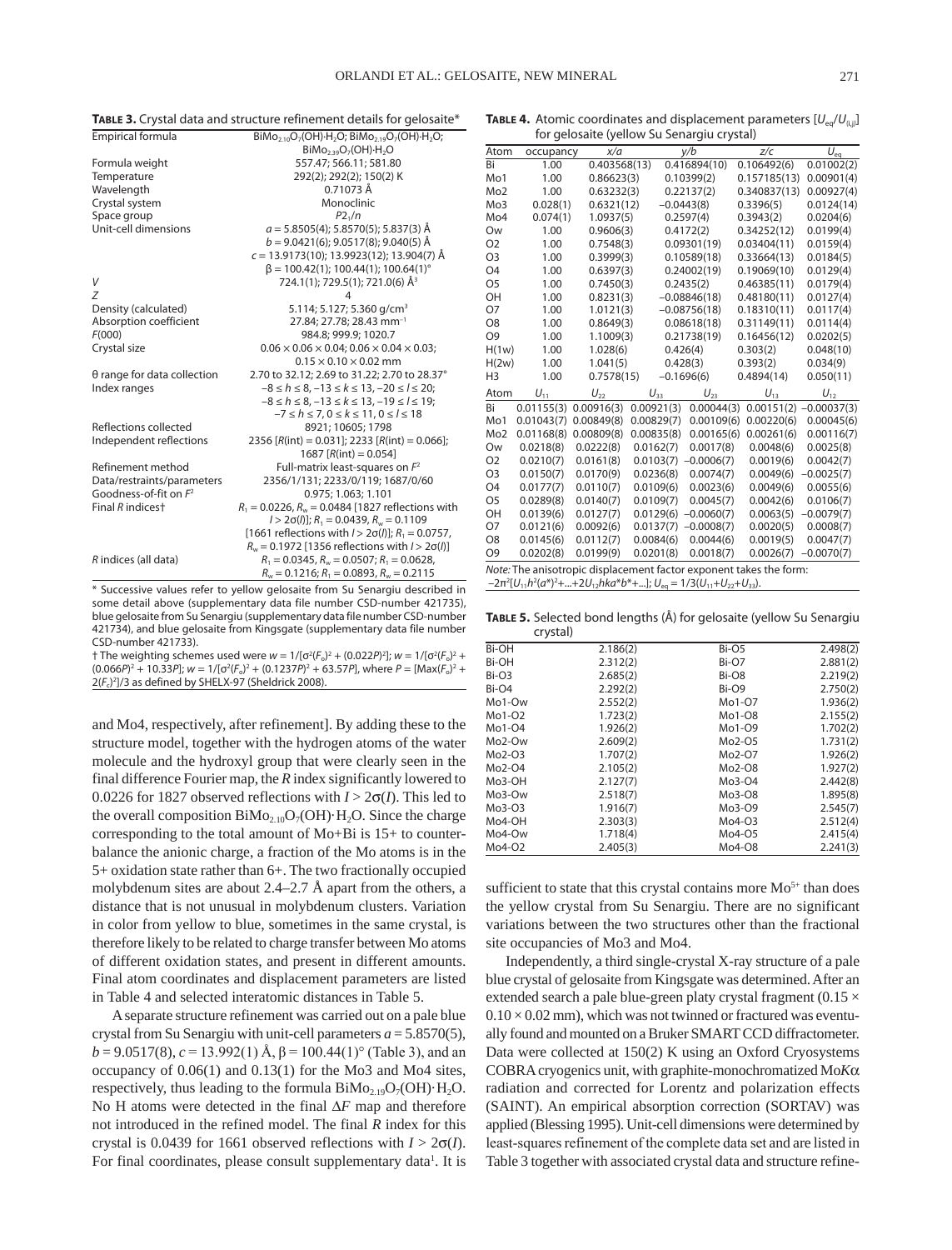ment details. The structure was determined by a combination of direct methods using SHELXS (Sheldrick 1997) and subsequent difference Fourier syntheses, and refined on *F*<sup>2</sup> by full-matrix least-squares using SHELXL97 (Sheldrick 2008).

The positions of the Bi, Mo1, and Mo2 atoms were readily located by direct methods with a subsequent difference synthesis revealing the positions of all the O atoms. Isotropic refinement of the structure gave an *R*1 value of 0.090 but a subsequent attempt to refine the structure anisotropically resulted in unacceptable thermal parameters for most atoms (with many being non-positive definite) and this was attributed to the quality of the data. Accordingly, the structure was refined with isotropic thermal parameters for all atoms except Bi, which was allowed to refine anisotropically, giving an *R*1 value of 0.080. It was noted that the thermal parameters for Mo1 and O8 had become quite small, and hence these two thermal parameters were subsequently held fixed at reasonable values. At this stage, the main features in the difference map were two small peaks, each being located in a distorted 5+1 octahedron of O atoms, and these were attributed to the fractionally occupied Mo atoms, Mo3 and Mo4. A final refinement, with the occupancies of Mo3 and Mo4 adjusted to give acceptable isotropic thermal parameters for each atom, gave an *R*1 of 0.076 and *wR*2 of 0.211 (Table 3). The only remaining feature in the final difference map was a small peak of ~5*e* at  $(0.101, 1.572, 0.398)$  that again was located in a distorted  $5+1$ octahedron of O atoms and could be attributed to yet another fractionally occupied Mo atom. However, attempts to include this atom in the structure led to unstable thermal parameters for the other Mo atoms and several of the O atoms and hence, given the quality of the data, it was concluded that this peak was an artifact and probably had no structural significance.

The refined occupancies of Mo3 and Mo4 are 0.115 and 0.27, respectively. This leads to the stoichiometry  $\text{BiMo}_{2.39}\text{O}_7(\text{OH})\cdot\text{H}_2\text{O}$ , which is within error identical to that of the  $Mo^{5+}$  end-member  $BiMo_{2.4}O_7(OH)·H_2O.$ 

#### **Description of the structure**

The structure of gelosaite consists of layers of distorted  $MoO<sub>6</sub>$ octahedra, plus a minor amount of interstitial Mo atoms (Mo3), and layers made up by eight-coordinate  $Bi^{3+}$  ions, plus another small amount of interstitial Mo (Mo4) (Figs. 3 and 4). The presence of differently populated Mo3 and Mo4 sites in the three crystals examined by single-crystal X-ray diffraction, accounts for the stoichiometric variability of the mineral. Neglecting the fractional Mo3 and Mo4 atoms, the layers containing Mo atoms only display zigzag chains, running along [010] made up of  $MoO<sub>6</sub>$  octahedra, which share edges defined by the Ow-O4 and O7-O8 atoms. This arrangement is different from that observed in sardignaite, BiMo<sub>2</sub>O<sub>7</sub>(OH)·2H<sub>2</sub>O (Orlandi et al. 2010) and its synthetic counterpart (Hriljac and Torardi 1993), where dimeric  $Mo<sub>2</sub>O<sub>10</sub>$  units are instead corner-linked to form chains running along [010] (Fig. 5). Mo1 and Mo2 are surrounded by a distorted octahedron of O atoms with two short bonds [in the range 1.702(2)–1.731(2) Å], two normal bonds [from 1.926(2) to 1.936(2) Å], and two longer bonds [from 2.105(2) to 2.609(2) Å]; bond lengths given here refer to the yellow Su Senargiu crystal and are perfectly compatible with those found for the other two structures (supplementary data). With respect to the latter, the



**Figure 3.** A perspective view of the structure of gelosaite. The dark blue polyhedra are those fully occupied by molybdenum, the light blue ones are those with only partial occupation.







**Figure 5.** A comparison of the arrangement of the fully occupied MoO6 polyhedra in sardignaite (**left**) and gelosaite (**right**).

longest distances are those involving the water molecule, which is coordinated to both Mo1 and Mo2 atoms. This geometry is the classical one observed for nearly all  $Mo<sup>6+</sup>$  compounds (Cotton and Wilkinson 1988). The interstitial Mo3 and Mo4 atoms are located in separate octahedral holes in the structural motif described above, with interactions with neighboring O atoms comparable with those found for Mo1 and Mo2.